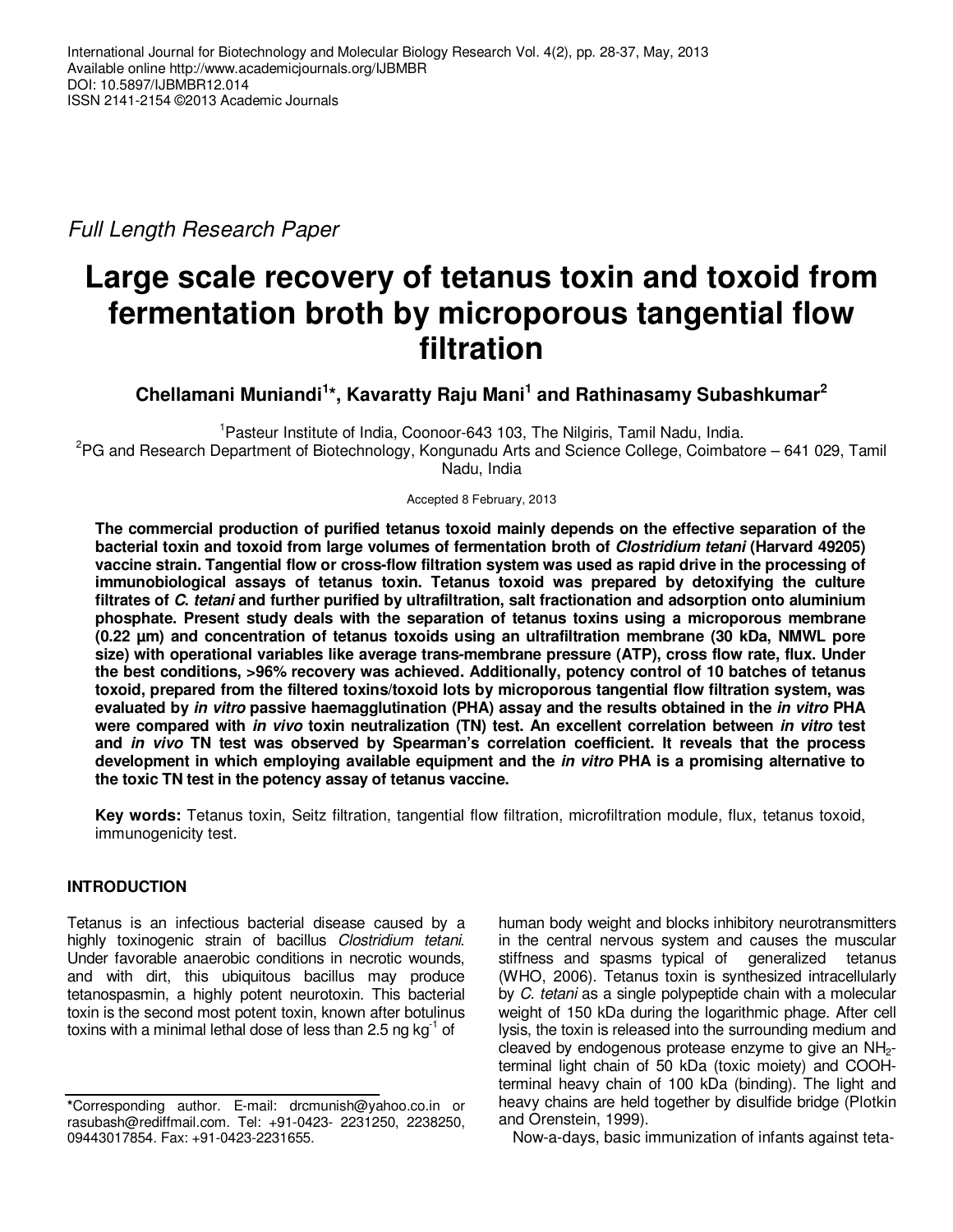tetanus is usually given with the combined adsorbed Diphtheria-Tetanus-Pertussis (DTP) vaccine, which results in formation of protective tetanus antitoxin in serum. Presently, many manufacturer produce DTP group of vaccines for mass immunization program using large volume capacity bioreactors. In these bioreactors, after the end of their incubation period, the concentration of toxin in supernatant usually reaches 80 to 120 flocculation units. The separation of bacterial cells, detoxification, concentration and sterile filtration of toxoids are some of the major unit operations in the processing of large volumes of fermentation media in the production of bacterial vaccines.

The separation of cells is achieved traditionally by centrifugation or by the dead-ended depth filtration method. Such solid-liquid separation methods are time consuming and toxin loss may exceed 25%. Furthermore, membrane filters separate components and suspensions on the basis of molecule size and it is hard to validate a depth filtration system, which is mandatory under current Goods Manufacturing Practices (cGMP). In the conventional method, the dead-end filtration, incorporating filter pads of suitable pore sizes, the separation must provide complete retention of cells and maximal passage and recovery of soluble end-product. When tetanus fermentation broth is clarified, the large bacterial mass blocks most of the dead ended filtration pads requiring still higher inlet pressures or change of pads altogether. The clarified toxin solution is then polished by passing it through pad filters to produce sterile tetanus toxin. Additionally, the pads also adsorb the active material, resulting in reduced yields. For these reasons, an alternative bio-separation technique was looked at seriously, that could be validated, and the trials were conducted. Membrane-based methods have been widely suggested for the processing of bioactive species (Reid and Adlam, 1974; Tanny et al., 1980; Brown and Kavanogh, 1987). In modern filtration techniques, microporous tangential flow filtration (TFF) system, the particles or solutes retained by membrane are continuously removed in the retentate flowing tangentially across the membrane surface. The clarified solution flows through the membrane into permeate, also called the cross flow filtration. The TFF system provides a practical and economical alternative to the dead ended filtration. The entire operation conforms to the GMP norms and can be validated as and when required (Rao et al., 1992; Levine and Castillo, 1999).

In this study, the conventional depth filtration method normally used for the clarification of tetanus culture broth has been successfully replaced with that of microporous TFF system for large scale recovering of tetanus toxin at a commercial level and further use of a similar system for concentration of crude tetanus toxoid. The study establishes operation parameters like ATP, cross flow rate, flux that optimizes overall filtration, concentration and result in improvement in the preparation of purified tetanus toxoid. The TFF system was completed and validated for GMP

point of view. This paper also describes immunogenicity tests on the tetanus vaccines, prepared from the filtered toxin/toxoid lots by TFF system, the *in vivo* toxin neutralization (TN) test and in vitro passive haemagglutination assay (PHA), and results were compared by Spearman's correlation coefficient.

## **MATERIALS AND METHODS**

## **Strain and culture medium for production of toxin**

The Harvard strain of C. tetani (obtained in lyophilized state from Central Research Institute, Kasauli, India, A National Control Authority) was used for the production of tetanus toxin in fermenter vessels (500 L). Modified Mueller Miller (MMM) medium was used for growing C. tetani (WHO, 1977). The fermentation vessel had a working volume of 400 L. The pH of medium was adjusted to 7.4 with 40% sodium hydroxide solution. Sterilization of the medium was carried out by steam at 115°C for 20 min and after cooling it down to 35°C. it was inoculated with one day seed and prolonged for about one week at 35°C under continuous mild agitation and aeration. At the end of the incubation period, samples were drawn for purity checks and estimation of antigen concentration.

## **Clarification of fermentation broth**

The fermented broth showed a pure and satisfactory concentration of the toxin (Lf mL<sup>-1</sup>), it was then clarified by (i) centrifugation (ii) Seitz filtration (iii) tangential flow filtration to study the toxin recovery. Tetanus cells were centrifuged (Model-Sorvall RC 3B plus, Sorvall Instruments, New Town, Germany) at a speed of 4000 rpm. The load (tetanus culture broth filled in polypropylene containers 6 x 1 l) was distributed symmetrically around the rotating assembly and centrifuged for 60 min using the timer mode. The supernatant, which contained the toxin, was collected.

## **Conventional method**

Using the conventional method, the alternative was Seitz filtration, which is a dead-ended depth filtration method. With this method, the fermented culture fluid was then first clarified by filtration through T500 Seitz filter pads, 20 x 20 cm, 0.45 µ pore size (Seitz Werke Bad Kreuznach, West Germany) and subsequently sterilized by filtration through EKS Seitz filter pads, 20 x 20 cm, 0.22 µ pore size using a filter press assembly (Straussburger, West Germany) which hold 14 pads. This operation was carried out at 35°C under 12 psi pressure. After collecting 80 to 100 L of filtrate, physiological saline was pumped into the body to filter the balance toxin.

## **Tangential flow filtration method**

This method was carried out using a Millipore's Prostak system and Pellicon system with relevant open-channel modules for rapid clarification of tetanus culture broth and concentration of crude toxoid, respectively. These open-channel modules are tangential flow stacked plate membrane devices with open feed channels and are available with both microporous membranes (Prostak MF modules) and ultrafiltration membranes (Pellicon, UF modules). The separation between ultrafiltration and microfiltration is based on the pore size of the membranes. The Prostak system (Sys No. TFF05P178; Cat.No.BM5AN8834; Millipore) includes prostak holder, Rotary Lobe pump (Jhonson Pumpen AG, Wadenswil, Switzerland) coupled with a motor and the speed of the same is controlled through a variable speed controller and a feed tank. The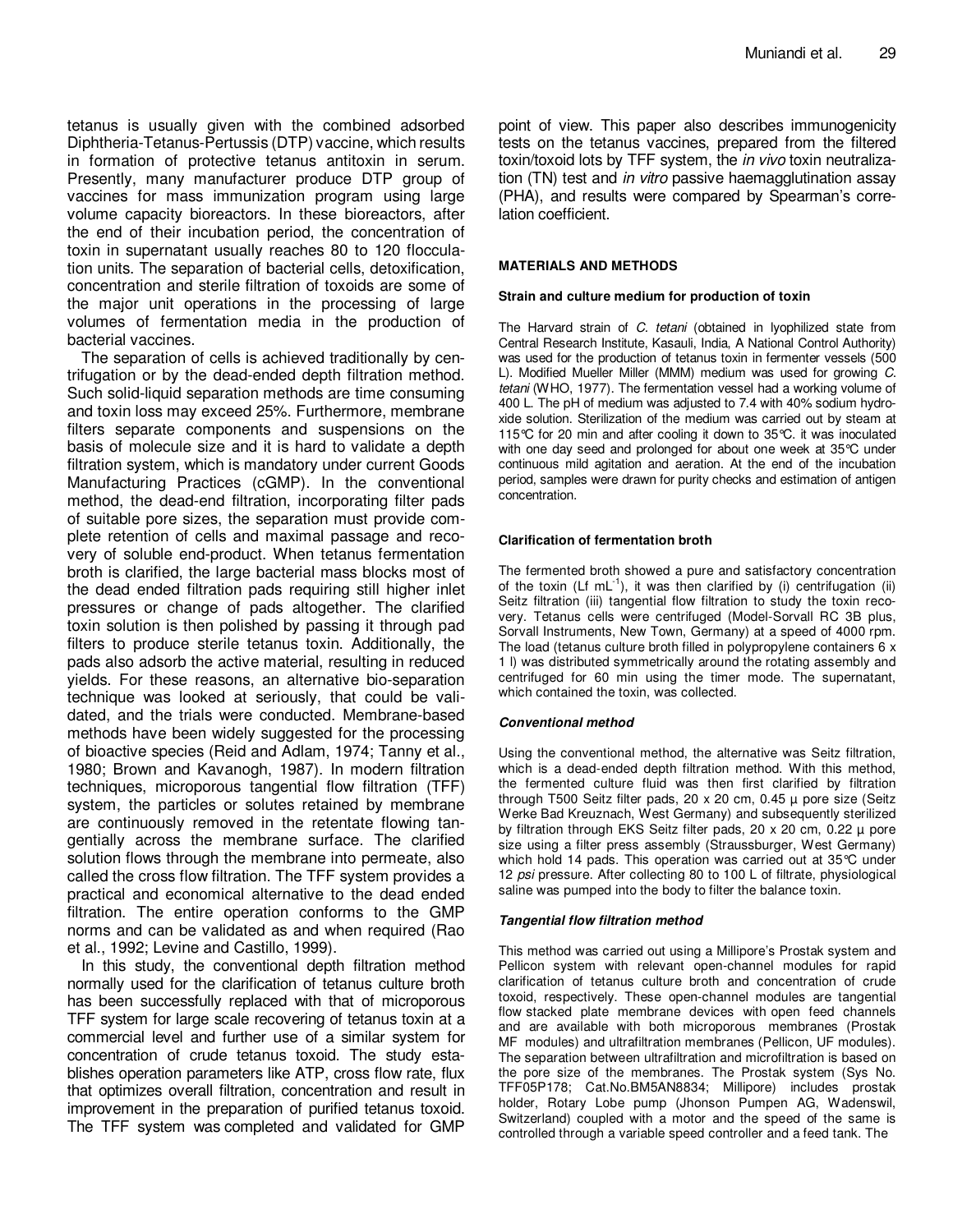insulation consists of temperature and pressure gauges, flow sensors, air flow meter and sanitary piping. A sanitary type diaphragm valve was also installed on the retentate line, which is used in controlling the trans-membrane pressure, across the membrane. The Prostak holder is designed to accommodate modules with serpentine flow path from feed channel to retentate channel.

The Prostak MF modules (Catalogue No PSGV AG201, 0.22 µm pore size) are made of void free composite microporous hydrophilic polyvinylidene diflouride (PVDF) membrane with the Millipore (Molshein, France) trade name Durapore. The material is autoclavable, a very low protein-binding characteristic and has broad chemical compatibility. The system with open-channel modules is fully on-line steam sterilizable. The filter area can be varied from 10 to 50 ft<sup>2</sup>. In the Prostak system, five 20 ft<sup>2</sup> Prostak MF modules were installed in series and the system was operated at a cross flow of 2000 L h<sup>-1</sup> at an operating temperature of 23 $^{\circ}$ C.

#### **Toxoid preparation**

After the clarification of fermented broth in the Prostak system, the filtrate containing the toxin was detoxified by adding 0.5% (v/v) formaldehyde (35-40% AR grade). The containers were incubated at 36°C for 4 weeks to obtain the crude toxoid and then the specific toxicity was checked. Once the toxoid passed the specific toxicity test, it was then concentrated using the Pellicon system, described subsequently (WHO, 1977; Pasteur Institute of India, 1991).

#### **Concentration of toxoid using Pellicon TFF system**

Concentration is a pressure driven membrane process used to concentrate, separate or purify macromolecules. The separation is based on molecular weight of the macromolecule. The membrane is a thin semi-permeable polymeric material that will retain macromolecules and allow smaller dissolved solutes to pass through the membrane. The pore sizes of ultrafiltration membranes are in the range of 0.001 to 0.1 µm and the retentative abilities of ultrafiltration membranes are described by the nominal weight limit (NMWL) (Zeman and Zydney, 1996).

Concentration of crude tetanus toxoid was determined using a Pellicon TFF system with ultrafiltration membranes. The ultrafiltration membranes are available in a range of molecular weight cutoffs of 500 Daltons (Da) to 1000 KDa and offer filtration areas of 0.5  $(5.5 \text{ ft}^2)$  and 2.5 m<sup>2</sup> (27.5 ft<sup>2</sup>). The Pellicon TFF system (Sys No. TFF05C184; Cat.No.BM5CN9473; Millipore) accommodates an acrylic filter holder and other insulations as in the case of Prostak TFF system. The basic material of construction is modified polyethersulfone with a pore size of 30 kDa (NMWL) with the trade name Biomax-30. The material has a higher flux, excellent chemical resistant, integrity testable, void-free structure for higher yield and reliability. The batch size at this stage of concentration of tetanus toxoid was in the range of 800 to 1000 L. The molecular weight of tetanus toxoid is about 150 kDa, which includes the monomer, dimers and oligomers of various sizes. The area of the device Biomax 30K NMWL cassettes was 50 ft<sup>2</sup>. Two cassettes were installed in the acrylic holder of the Pellicon system and the system was operated at a cross flow of 1000 L  $h^{-1}$  at an operating temperature of  $25^{\circ}$ C.

Both the TFF systems were flushed with sterile distilled water as recommended by the manufacturer. The clean water flux was measured to assess the cleaning efficiency after each trial. After optimization of the operating parameters based on flow and pressure excursion experiments, the volume of permeate (clarification of broth by Prostak system) and retentate (concentration of toxoid by Pellicon system) was measured over time until the known initial volume of the broth/toxoid had been reduced 10-fold (10x level). At this point, the cell and module wash started to recover completely

the balance toxin/toxoid retained.

To clean the modules between experiments, the TFF systems were flushed with sterile normal saline followed by warm distilled water (40°C). During cleaning procedure, the pump was operated at a higher velocity to flush out all material. Then the prostak and pellicon systems were sanitized with sodium hypochlorite (600 ppm) and 0.1 N sodium hydroxide solutions, respectively. A 2% formaldehyde solution was used as storage agent for both the modules to ensure membranes still wet and to prevent microbiological growth without damage to the filter. Prior to the formaldehyde step, the clean water flux was measured to assess the cleaning effectiveness.

#### **Validation of the TFF system**

The selection of a membrane, as specified earlier, was mainly guided by the possibility of validation of the system. Validation of the system included: (i) determination of the pre-and post-operation integrity testing of the membrane device, which ensured repeated use, (ii) removal of the storage agent, i.e., formalin from the modules. Formalin was removed by flushing the system with distilled water. Samples were collected at different intervals. To 3 ml sample, 0.5 ml chromotropic acid was added and the mixture was placed in boiling water bath for 5 min. The presence of formalin was confirmed by the development of pink colour, (iii) checking absence of  $C$ . tetani – as the membrane used was of pore size  $0.22 \mu$ , the absence of C. tetani from the clarified toxin needed to be validated. This was carried out by passing a representative sample of 250 ml through the GVWP disc (Durapore PVDF 0.22µ disc), which was placed on the surface of MMM agar. On another MMM agar plate, overnight grown culture of C. tetani in fluid thioglycollate medium was streaked as a positive control, (iv) sanitization of the system – for sanitizing the Prostak TFF and Pellicon TFF systems, sodium hypochlorite and NaOH were used, respectively. The cleaning procedure ensured removal of the cleaning agent. Removal of sodium hypochlorite (below 10 ppm)/NaOH was confirmed by comparing serially diluted sample of sodium hypochlorite/NaOH with a universal indicator.

#### **TT vaccine lot preparation**

The crude tetanus toxoid was concentrated, purified by fractionation with ammonium sulphate and adsorbed onto aluminium phosphate gel. It is supplied as a sterile solution in physiological buffer usually with preservative. Ten licensed lots of adsorbed tetanus toxoid vaccine, containing 10 Lf mL<sup>-1</sup> of tetanus toxoid adsorbed onto 3.0 mg  $mL^{-1}$  of aluminium phosphate were used for immunogenicity study.

#### **Analytical methods**

#### **Flocculation test (Lf)**

The immunological precipitation test was carried out to determine the concentration of toxin or toxoid, which is useful for calculating the antigen content. The antigen content is a good indicator of consistency of production. The tetanus antitoxin (100 Lf  $ml^{-1}$ ) supplied by the quality control division of this institute was standardized against the international reference reagent of tetanus toxoid. Lf per ml of toxin/toxoid was determined by the method of Ramon as explained in the WHO manual (WHO, 1994a).

#### **Minimum lethal dose (MLD)**

The MLD test was performed on mice with a weight range of 17 to 20 g. The purpose of the test is to confirm that the strain used really produces toxin. The MLD of tetanus toxin was determined by the method described in the WHO manual (WHO, 1994b).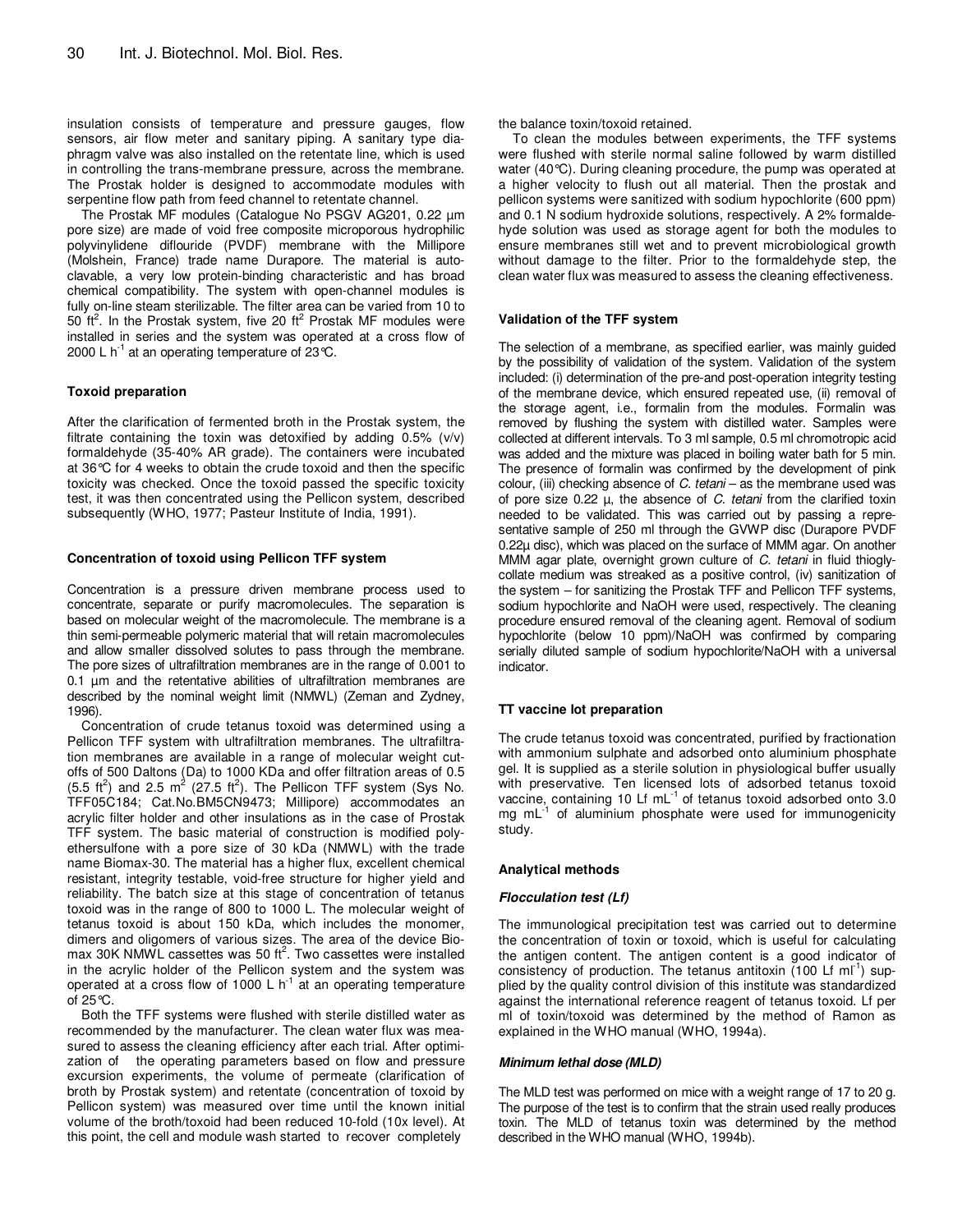## **Protein nitrogen assay**

The total protein nitrogen content of the toxin/toxoid is determined by the method described by Kjeldahl, which is the standard method included in pharmacopeias (WHO, 1994c). The ratio of toxin/toxoid concentration (Lf  $ml^{-1}$ ) to protein nitrogen concentration (mg PN ml<sup>-</sup> <sup>1</sup>) denoted the antigenic purity of toxin/toxoid and was expressed as Lf per mg of protein nitrogen.

#### **Immunogenicity/potency test**

The potency test was done on the tetanus vaccines to predict the effectiveness of vaccine in humans by using animal models (guinea pigs and mice). The classical in vivo TN test and serological in vitro PHA have been employed to determine the end point of tetanus antitoxin content (WHO, 1990; Galazka, 1993). The TN test was performed in mice and it measured the amount of antitoxin, which could neutralize the toxic activity of the toxin. The TN test was the reference assay for the PHA in use. It was standardized in order to correlate them with a known level of immune response seen in the in vivo test.

#### **In vivo toxin neutralization test**

The in vivo TN test on pooled sera was performed in mice at Lp/200 dose level of tetanus toxin according to the Indian Pharmacopoeia potency method (Indian Pharmacopoeia, 1985). The Lp/200 toxin dose level is defined as the minimum amount of tetanus toxin which when mixed with 0.005 (1/200) IU tetanus antitoxin causes a defined degree of tetanic paralysis in mouse of a defined weight in four days. The level of antitoxin was calculated against the standard and expressed in IU/ml. The Lp/200 dose of the toxin was 0.00008 Lf. The tetanus antitoxin levels of most serum pools were tested at end points level.

The total protein nitrogen content of the toxin/toxoid is determined using Kjeldahl Method.

#### **In vitro passive haemagglutination assay**

The in vitro PHA was performed by the method described in the WHO manual (WHO, 1997). According to which, the purified antigen was covalently coupled to tannin-treated turkey erythrocytes. Briefly, pooled serum samples for individual TT vaccine lots were prediluted at 1/20 in PBS, pH 7.2. Each serum samples and standard tetanus antitoxin were tested in duplicate. For 2-fold dilution, all the wells were filled with 50 µl of PBS, pH 7.2 except for wells A12-D12, which were filled with 25 µl of PBS, pH 7.2. All the wells of row 1A-10A were filled with 50 µl of 1/20 diluted serum and the well of row 11A was filed with 50 µl of PHA reference serum (1 IU/ml) and mixed well. The 50 µl of the mixture in the wells of the row 1A-11A were transferred to the next wells of the row 1B-11B and mixed well and the transferring and mixing process was continued through all the rows from B-H. To equalize the volumes, 50  $\mu$ from each of the wells of the row 1H-11H were ultimately discarded. A volume of 25 µl of the 1/20 prediluted positive control serum was added in the wells A12-D12, which served as positive control and the wells E12- H12, used as a negative control with PBS only. To all the wells was then added 50 µl of the diluted red blood cell suspension. Microtitre plates were incubated at room temperature for 20 min. The tetanus antibody titre in the serum samples was estimated by optical reading of agglutination and expressed in IU/ml by multiplying the reciprocal of the specific titre of the reference serum with the sensitivity of the test serum. The titration of the tetanus reference serum was found to be 0.0078 IU/ml. The PHA titres were converted into antitoxin units (AU or IU) by running in parallel with the test sera and a reference serum with known antitoxin content, determined and calibrated against the WHO standard serum in IU/ml.

#### **Statistical analysis**

The Spearman's correlation coefficient was used to compare the relationship between *in vitro* PHA method and *in vivo* TNT. These statistical analyses were done at KMCH College of Health Sciences, Coimbatore, India using the Statistical Package of Social Sciences – SPSS software, version 11.0 (SPSS Inc.2000-01).

## **RESULTS AND DISCUSSION**

## **Clarification by traditional methods**

A high biomass was produced by stationary pot culture method and fermentor cultivation (Pasteur Institute of India 1991). Applying the methods of centrifugation and Seitz filtration, a volume of 100 L culture was processed as a single batch. Two and four trails were carried out by centrifugation and Seitz filtration, respectively and the output of each batch was 80 to 100 L filtrate. The Lf titre was estimated and the total titre was calculated. An average toxin recovery of about 95% was obtained. Even though the recovery is good, there is an inherent danger of potentially hazardous aerosol formation, spillage and the process is maximum exposure and labor intensive. Table 1 shows the result of four clarification trials by Seitz filtration method. From Table 1, it is clear that the maximum toxin recovery obtainable was about 88 to 90%. This was mainly because of the high hold-up volume, which resulted in dilution. Further, there must be some toxin loss due to adsorption by the filter pads. The initial feed pressure (4-8 psi) increased to 12 psi due to the build-up of cell debris from fermentation broth and the flow through the filter was reduced considerably. Moreover, the process seriously lacked scale-up criteria. This method required 150 to 200 filter pads to filter 400 L broth. The output thus obtained was subjected to another depth filtration using EKS pads and 28 pads were required to obtain a sterile product. The procedure detailed required change of pads during the process. The process time for a 400 L batch was usually about 8 to 9 h including post operation sanitation. A slight variation in inlet pressure results in a turbid output, needing yet another clarification cycle. The problem was encountered in 14 out of 40 batches processed in a year. Cost of each filter pads is very expensive.

## **Clarification and concentration by tangential flow filtration method**

In the recent past, the demand for tetanus toxoid has been very high. To enhance production, our organization introduced a pilot scale bioreactor to produce 400 L of culture in the batch mode. Before this study, the standard method for clarification was Seitz filtration. The tetanus culture broth was divided into 4 lots of 100 L. Considerable loss in the yield of toxin was noticed apart from the process being time consuming and labor intensive. In order to find a suitable solution to the above problems, a preliminary trial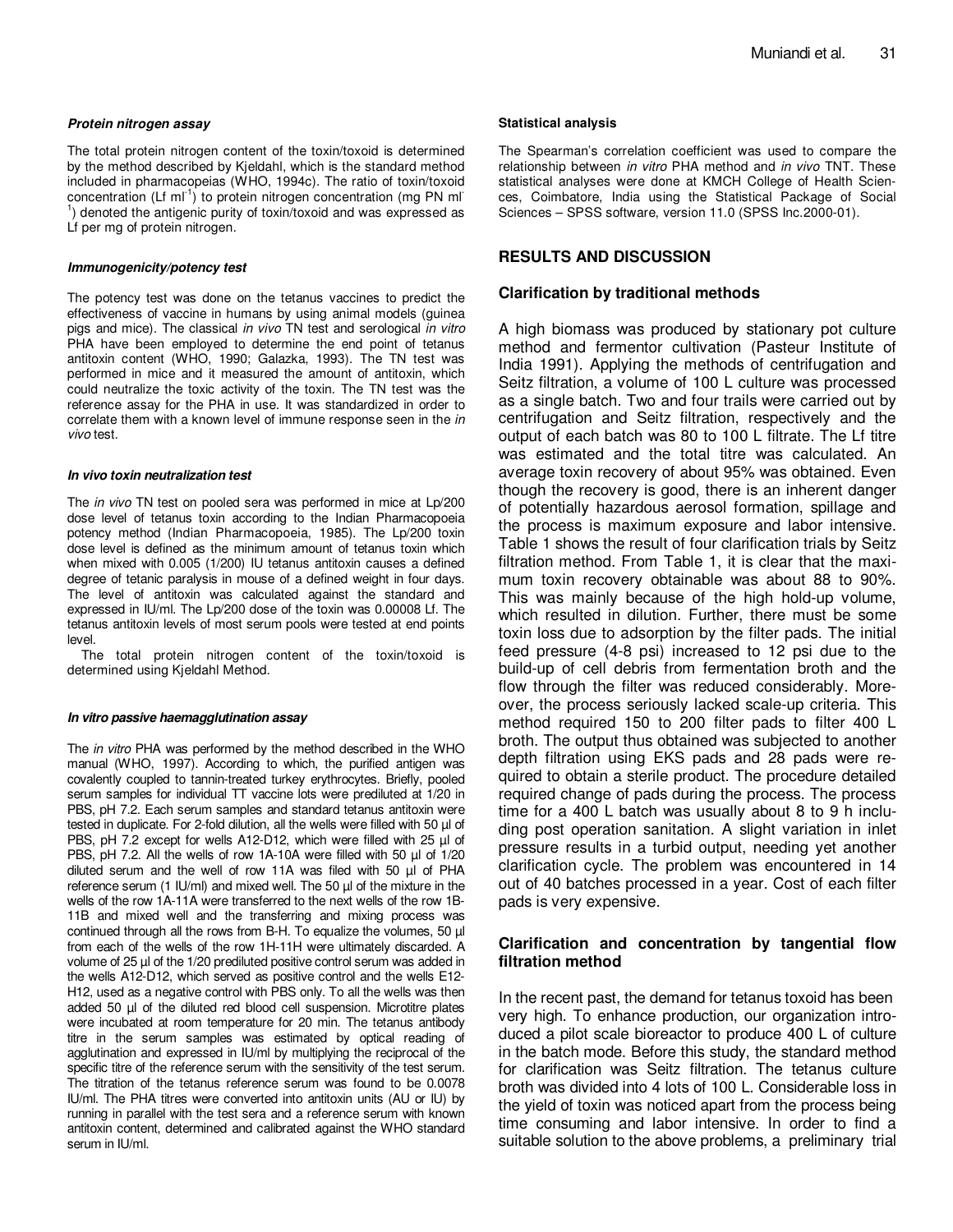| Trail<br>number | Volume of<br>culture broth (L) | <b>Flocculation unit in</b><br>culture broth (Lf/ml) | pH   | <b>MLD</b> (in<br>million) | <b>Volume of toxin</b><br>collected (L) | <b>Flocculation unit in</b><br>toxin (Lf/ml) | Recovery<br>(%) <sup>a</sup> |
|-----------------|--------------------------------|------------------------------------------------------|------|----------------------------|-----------------------------------------|----------------------------------------------|------------------------------|
| $SF-1$          | 100                            | 20 ا                                                 | 7.60 |                            | 106                                     | 90                                           | 88.8                         |
| SF-2            | 100                            | 100                                                  | 7.53 |                            | 102                                     | 80                                           | 89.1                         |
| $SF-3$          | 100                            | 110                                                  | 7.55 |                            | 104                                     | 85                                           | 90.0                         |
| $SF-4$          | 100                            | 120                                                  | 7.58 |                            | 107                                     | 90                                           | 89.2                         |

**Table 1.** Tetanus toxin recovery in production batches clarified by Seitz filtration.

MLD- Minimum lethal dose (WHO requirements); <sup>a</sup>Recovery is calculated based on the total Lf titre in the broth after reducing 10% of the initial volume (which is equivalent to the volume of the biomass).



**Figure 1.** Product flux profile of tetanus toxin clarified through Prostak modules. Conditions:  $0.22$ -µm pore size; 100-ft<sup>2</sup> filter area; process volume 400.

was conducted on a pilot unit of TFF system using two open-channel 2 ft<sup>2</sup> modules with hydrophilic PVDF membrane of 0.22 µm pore size (Type GVPP; Durapore) by the Millipore India team under the initiative of UNICEF. The trials showed better recovery and also effective and economical clarification of the tetanus toxin fermentation due to good flux. The data were scaled up for processing a 400 L batch and also processed with the commercial-scale data on the other unit operation. According to Ravetkar et al. (2001) the tetanus toxin recovery was >95% for a batch volume of 100 L.

Unlike "dead-end" filtration, the product fluid flows tangentially across the surface of the membrane. Briefly, the product fluid present in the feed tank enters the system through the pump and flows into the feed manifold of Prostak/Pellicon holder through the strainer in order to separate coarse particles on the fluid then flows into the Prostak/Pellicon modules and tangentially across the membrane of the different plates. Materials smaller than the pore size are able to pass through the membrane as filtrate (or permeate), which can exist from the module at its outlet and flows out of the filtrate tubing and collected in a collection tank. The membranes retain large particles

(mammalian and bacterial cells, particles and high molecular weight organics). The retained material is called retentate (or concentrate), which is returned to the feed tank due to the action of the pump. This sweeping action helps to keep retained material from settling and eventually restricting the flow.

The experimental trails with Prostak module at maximum pump speed (pump speed 400) and diaphragm valve (60 to 80% open) showed an initial permeate flow rate of 9 L/min at a cross-flow rate of 1800 L/h. The permeate flow rate gradually reduced to 4.5 L/min at the end. The flux is expressed in liters per square meter per hour (LMH) and the decay profile is given in Figure 1. An average trans-membrane pressure (ATP) was initially 8.7 psi. There was a gradual increase of ATP as the cell concentration increased and stabilized at 0.9 bar during the cell wash step (Table 2).

An average trans-membrane pressure (ATP) of 0.8 bar was kept by adjusting the pump speed (300 rpm) and diaphragm valve (30% open) in the retentate line in the case of the Pellicon module. The ATP was increased, as the concentration of low molecular weight species was so high and stabilized at 1.1 bar. Comparing both the modules.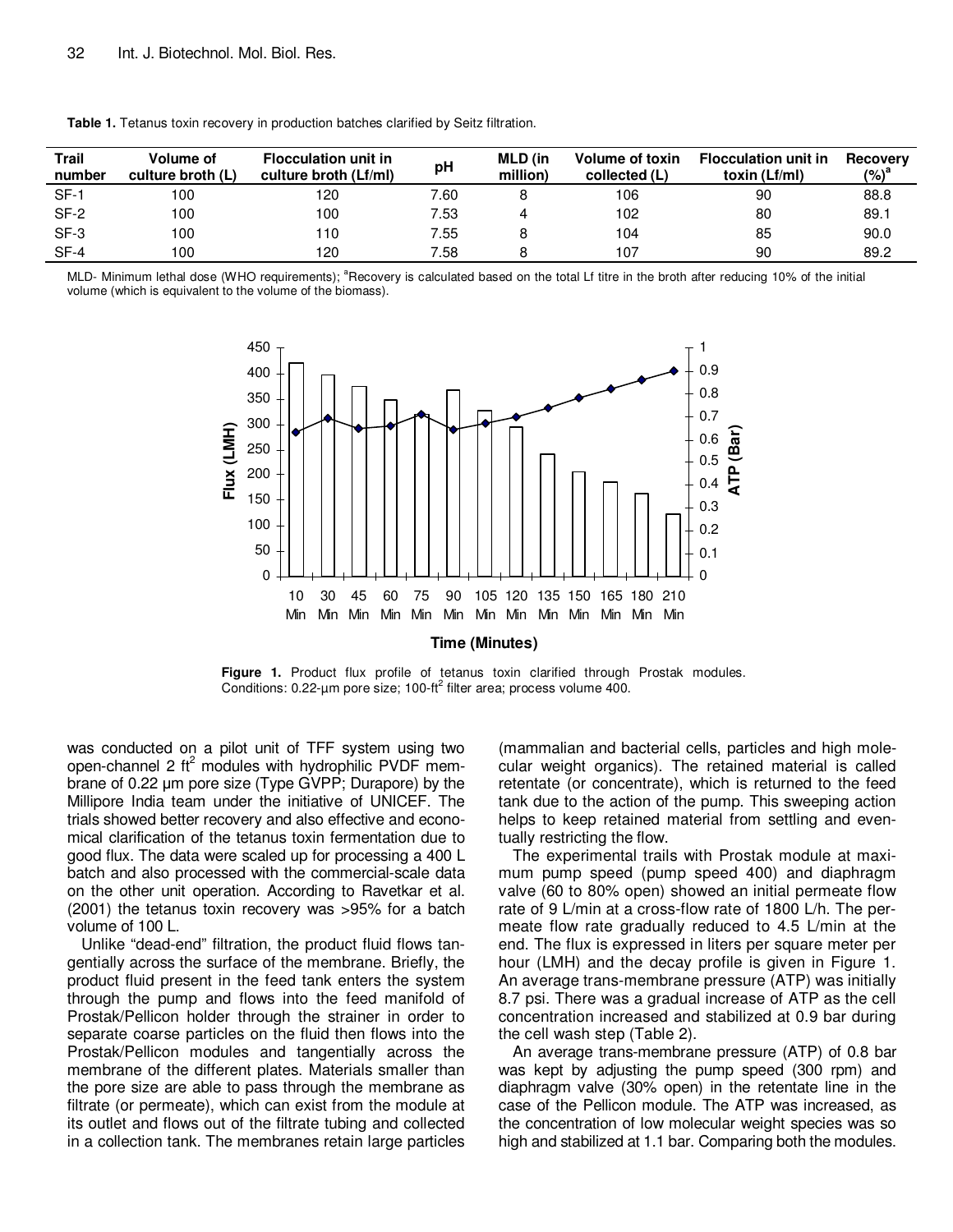| Volume in<br>feed tank (L) | <b>Permeate</b><br>volume (L) | Concentration<br>factor $(X)$ | <b>Pressure inlet</b><br>$(P_{IN})$ bar | <b>Pressure outlet</b><br>$(POUT)$ bar | <b>Pressure permeate</b><br>$(P_{PER})$ bar | ATP <sup>a</sup> bar ( $P_{in}$ +<br>$P_{OUT}$ - $P_{PER}$ ) |
|----------------------------|-------------------------------|-------------------------------|-----------------------------------------|----------------------------------------|---------------------------------------------|--------------------------------------------------------------|
| 400                        | 0                             |                               | 0.8                                     | 0.4                                    | 0.0                                         | 0.60                                                         |
| 200                        | 200                           | 2                             | 0.8                                     | 0.4                                    | 0.0                                         | 0.60                                                         |
| 150                        | 250                           | 3                             | 0.8                                     | 0.5                                    | 0.0                                         | 0.65                                                         |
| 125                        | 275                           | 4                             | 0.9                                     | 0.5                                    | 0.0                                         | 0.70                                                         |
| 110                        | 290                           | 5                             | 1.0                                     | 0.5                                    | 0.0                                         | 0.75                                                         |
| 100                        | 300                           | 6                             | 1.0                                     | 0.6                                    | 0.0                                         | 0.80                                                         |
| 88                         | 312                           | 8                             | 1.0                                     | 0.6                                    | 0.0                                         | 0.80                                                         |
| 80                         | 320                           | 10                            | 1.2                                     | 0.6                                    | 0.0                                         | 0.90                                                         |

**Table 2.** Average trans-membrane pressure (ATP) during tetanus toxin clarification using Prostak modules.

<sup>a</sup>Average value in five trails; Conditions: 0.22-µm pore size; 20- ft<sup>2</sup> filter area.



**Figure 2.** Flux decay of tetanus toxoid concentrated through Pellicon modules. Conditions: 30 kD pore size; 50-ft<sup>2</sup> filter area; process volume 950.

modules, there was no great change in ATP, denoting that the cross flow was optimal. The concentration polarization layer (gel layer) formed by the bacterial cells and low molecular weight species was acting to retard the flow of toxin and toxoid either through the polarization layer or the membrane itself as evidenced by the rapid reduction in product flux at the start (Figure 2). The product flux obtained is similar to the pattern observed in the Prostak system. The higher flux obtained in the Prostak TFF system is mainly due to the large filtration area (100 ft<sup>2</sup>) and higher capacity pump, which gives an enhanced cross flow rate. The TFF permitted the more rapid removal of macromolecules such as formaldehyde than the traditional dialysis process; it reduces the level of residual formaldehyde by about 50 fold (Vancetto et al., 1997).

The recovery rate for tetanus toxin and toxoid using the Prostak modules (5 trails) and Pellicon modules (5 trails),

respectively are given in Tables 3 and 4. Consistently, >96% yield was obtained in all the trials. Additional trials were conducted in the Prostak modules to find out the effect of pH and MLD on toxin recovery. The batches from routine production were selected in such a way that the pH and MLD at the time of harvesting ranged from 7.0 to 7.6 and 1 to 8 million, respectively. The recovery was identical (>96%) in all the experiments and required 4.5 h including post operation sanitation for the filtration and concentration of 400 L batch fermentation broth and 950 L crude toxoid, respectively. The benefits of TFF system for clarification are (i) minimal exposure of the working personnel as it is a closed operation and no spillage, (ii) no recurring cost of pads (iii) Savings on autoclaving charges for sterilization of filter assemblies, (iv) savings on disposal expenses like decontamination and incineration of used pads, (v) no problem of final sterile filtration, as  $0.2 \mu$  filtered output was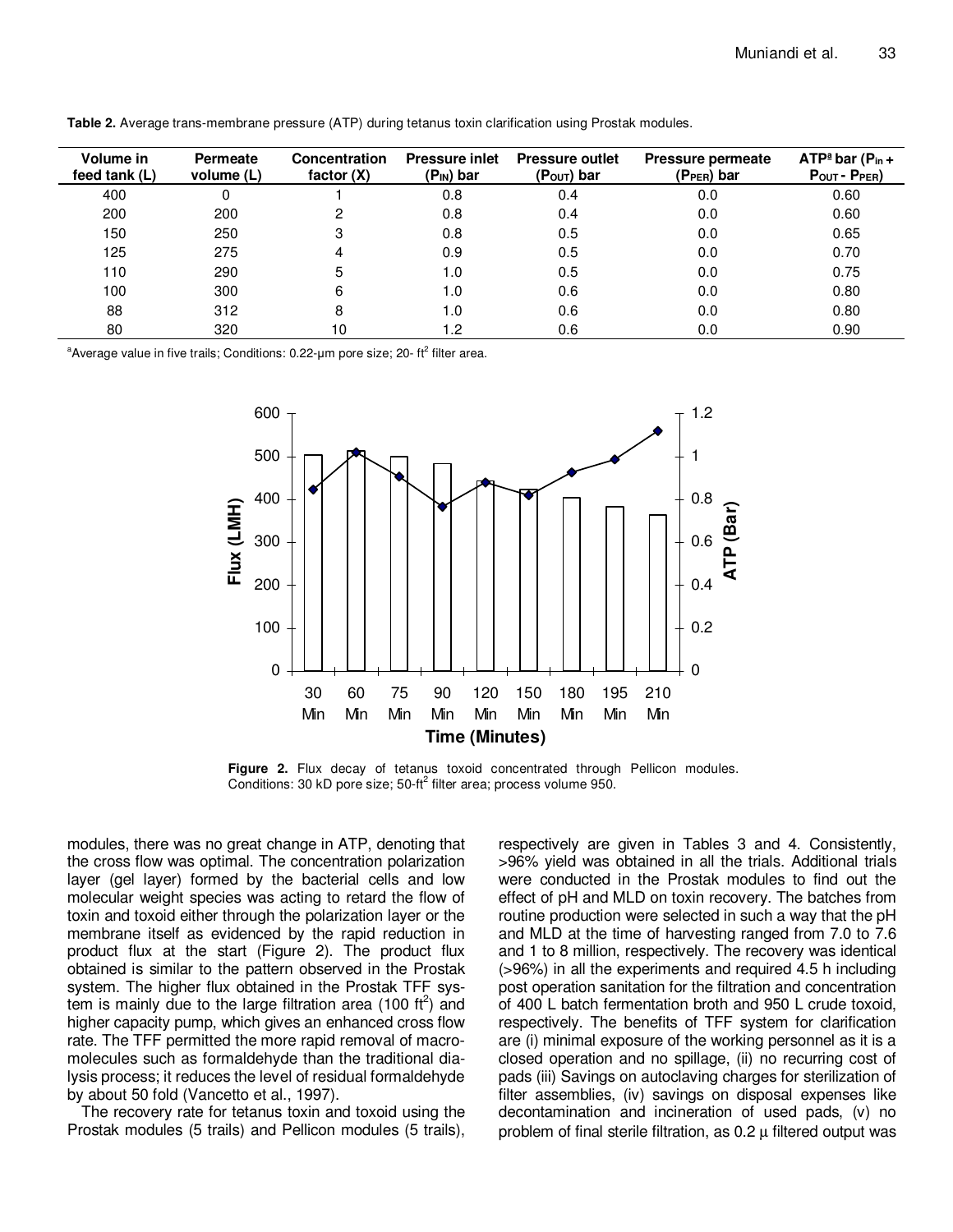| Trail<br>number <sup>a</sup> | Volume of<br>culture broth (L) | <b>Flocculation unit</b><br>in culture broth<br>(Lf/ml) | Volume of<br>saline<br>wash (L) | Volume of<br>toxin<br>collected (L) | <b>Flocculation unit</b><br>in culture broth<br>(Lf/ml) | Recovery<br>$(%)^b$ |
|------------------------------|--------------------------------|---------------------------------------------------------|---------------------------------|-------------------------------------|---------------------------------------------------------|---------------------|
| <b>PRO-1</b>                 | 400                            | 110                                                     | 120                             | 480                                 | 80                                                      | 97.0                |
| PRO-2                        | 400                            | 95                                                      | 120                             | 470                                 | 70                                                      | 96.2                |
| PRO-3                        | 400                            | 80                                                      | 120                             | 470                                 | 60                                                      | 98.0                |
| PRO-4                        | 400                            | 120                                                     | 120                             | 490                                 | 85                                                      | 96.4                |
| PRO-5                        | 400                            | 90                                                      | 120                             | 480                                 | 65                                                      | 96.3                |

**Table 3.** Tetanus toxin recovery by tangential flow filtration.

<sup>a</sup>Toxin recovery using Prostak modules (PRO-1to5). <sup>b</sup>Recovery is calculated based on the total Lf titre in the culture broth after reducing 10% of the initial volume (which is equivalent to the volume of the biomass).

**Table 4.** Tetanus toxoid recovery by tangential flow filtration.

| Trail no. <sup>a</sup> | <b>Volume</b><br>of toxoid<br>(L) | <b>Flocculation unit</b><br>in toxoid (Lf/ml) | <b>Volume of</b><br>saline wash<br>(L) | <b>Volume of</b><br>toxoid<br>collected (L) | <b>Flocculation unit</b><br>in toxoid (Lf/ml) | <b>Recovery</b><br>$(\%)^{\mathsf{t}}$ |
|------------------------|-----------------------------------|-----------------------------------------------|----------------------------------------|---------------------------------------------|-----------------------------------------------|----------------------------------------|
| CON-1                  | 970                               | 70                                            | 30                                     | 29                                          | 2300                                          | 98.2                                   |
| CON-2                  | 960                               | 60                                            | 30                                     | 35                                          | 1600                                          | 97.2                                   |
| $CON-3$                | 970                               | 90                                            | 30                                     | 33                                          | 2600                                          | 98.2                                   |
| $CON - 4$              | 950                               | 85                                            | 30                                     | 31                                          | 2600                                          | 99.8                                   |
| $CON - 5$              | 980                               | 65                                            | 30                                     | 30                                          | 2100                                          | 98.7                                   |

<sup>a</sup>Toxoid recovery using Pellicon modules (CON-1to 5); <sup>b</sup>Recovery is calculated based on the total Lf titre in the crude toxoid after concentration of the initial volume.

## used.

The decline in flux with time in both the modules suggested a dynamic gel layer formed on the membrane surface as evidenced by the reduction in Lf titre. As the cell concentration increased, so too did the instantaneous concentration of toxin in the permeate (Figure 3). The presence of a significant concentration of toxin in permeates was also indicative of toxin retention by the above layer. The optimal cross flow and membrane wash procedure enhanced the recovery of toxin/toxoid to a great extent.

The establishment of an effective cleaning strategy was our next goal. The same Prostak / Pellicon modules were used for 5 successive clarification/concentration and cleaning cycles. After sanitation with sodium hypochlorite /0.1 N NaOH and cleaning, the normalized water permeability (NWP) was calculated and compared with the original value. The NWP of Prostak module after each cleaning cycle was over 90% of the original value (742.87 /h/m²/bar at 25°C) indicative of correct cleaning protocols. Further, the same Prostak and Pellicon modules were employed for the clarification of toxin and concentration of toxoid, respectively from regular production batches. Over a span of 6 years, about 60,000 L of culture broth and about 40,000 L of crude toxoid were clarified and concentrated, respectively before irreversible clogging set in.

The toxin clarified by Seitz filtration or centrifugation needed polishing filtration prior to sterile filtration through 0.22 µm filter pads. The quality of the toxin filtrate obtained by TFF was excellent as judged by its bright, shiny appearance and the ease with which it passed through a sterile cartridge. The toxin obtained from 5 trials in the Prostak module was detoxified to toxoid by treatment with 0.5% (v/v) formaldehyde. The toxoid obtained from 5 trials in the Pellicon module was ammonium sulphate fractionated, dialyzed and finally sterile filtered to yield a purified toxoid ready for formulation into a vaccine. The potency control of these formulated tetanus vaccine was evaluated by the in vivo TNT and in vitro PHA according to the methods described in this study (Indian Pharmacopoeia, 1985; WHO, 1997). Table 5 summarizes the antigenic purity and tetanus antitoxin levels determined by *in vivo* TNT and *in* vitro PHA in pooled sera from guinea pigs immunized with different TT vaccine. The antigenic purity ranged from 1500 to 2000 Lf per mg of protein nitrogen. According to the WHO requirements, the purity of TT for the preparation of vaccine should not be less than 1000 Lf per mg/PN (WHO, 1990). All the preparations had anti-genic purities higher than the minimum purity required by the WHO regulations.

An *in vitro* PHA method for titration of tetanus antitoxin in sera of guinea pigs immunized with tetanus vaccines is shown in Figure 4. The results obtained in the *in vitro* PHA were compared with the *in vivo* TNT used routinely to perform the potency control of tetanus component in adsorbed vaccines. The correlation coefficient was between the in vitro and in vivo tests by Spearman's correlation coefficient (Figure 5). According to this coefficient, a perfect correlation, positive or negative, was determined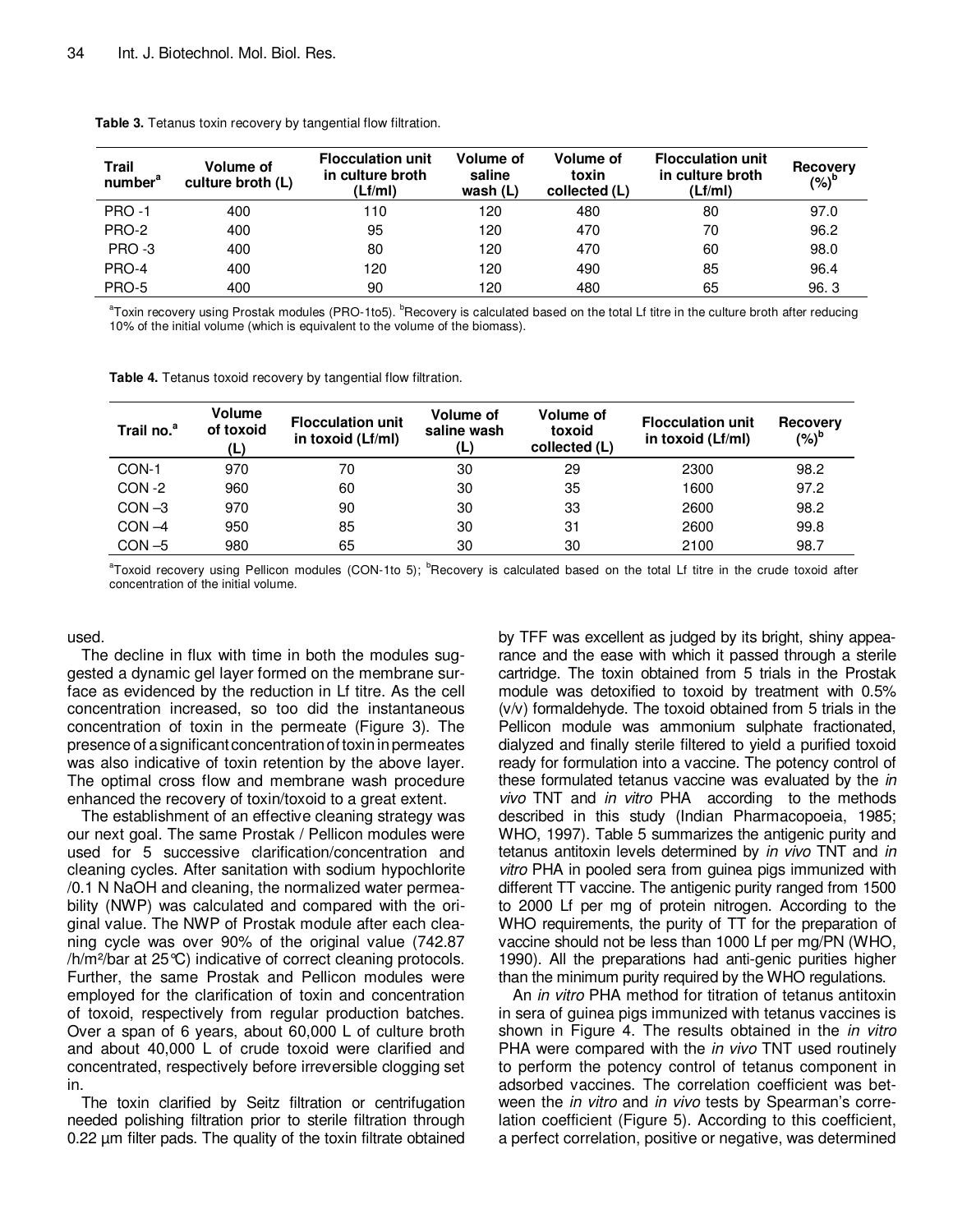

**Figure 3.** Lf titre of tetanus toxin clarified through Prostak modules. Conditions:  $0.22$ -µm pore size; 100-ft $^2$  filter area; process volume 400.

|                           |                                  | Tetanus antitoxin levels (IU/ml) determined by |              |  |  |
|---------------------------|----------------------------------|------------------------------------------------|--------------|--|--|
| Vaccine lots <sup>a</sup> | <b>Antigenic purity Lf/mg PN</b> | In vivo TNT                                    | In vitro PHA |  |  |
| TFF-TT-1                  | 1970                             | 6                                              | 5            |  |  |
| TFF-TT-2                  | 1984                             |                                                | 10           |  |  |
| TFF-TT-3                  | 1388                             | 4                                              | 2.5          |  |  |
| TFF-TT-4                  | 1870                             | 5                                              | 5            |  |  |
| TFF-TT-5                  | 1913                             | 5                                              | 5            |  |  |
| TFF-TT-6                  | 1639                             | 4                                              | 2.5          |  |  |
| TFF-TT-7                  | 1373                             | 2                                              | 2.5          |  |  |
| TFF-TT-8                  | 1724                             | 4                                              | 2.5          |  |  |
| TFF-TT-9                  | 1785                             | 4                                              | 5            |  |  |
| TFF-TT-10                 | 1477                             | 3                                              | 5            |  |  |

**Table 5.** Potency of tetanus toxoid vaccines estimated by in vivo TNT and in vitro PHA.

<sup>a</sup>TT vaccine lots from clarified toxin (Prostak modules), detoxified, concentrated (Biomax modules), purified and coded as TFF-TT (TT vaccine).

by an approximated value of  $r = 1.0$  or  $r = -1.0$ , respectively. In this work, correlation coefficient between in vitro PHA method and in vivo TNT was  $r = 0.655$  and significant at the 0.05 level (2 tailed). This set of results confirms an excellent degree of correlation among the results obtained by the in vitro and in vivo tests. The TNT is expensive, time consuming, requires well-trained personnel, a large number of animals and a relatively large amount of serum. Introduction of the PHA procedure in potency testing of tetanus vaccines contributes in two ways to improvement of animal welfare. First, replacement of the traumatic lethal paralytic technique by serum titration results in a considerable refinement of the in vivo TNT. Secondly, a substantial saving in number of animals is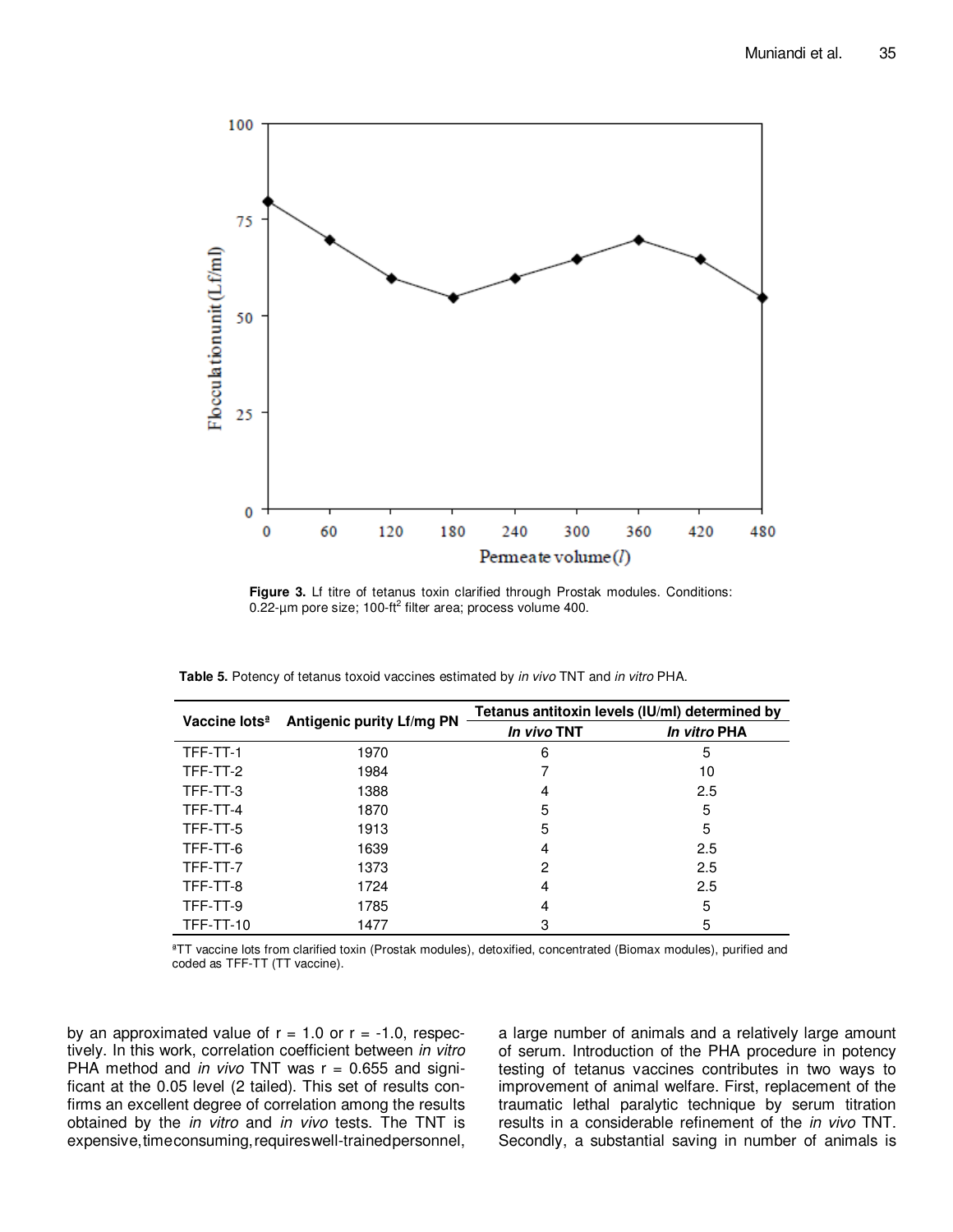

**Figure 4.** Passive haemagglutination test using TRBC.

feasible as quantitative data (antitoxin units, IU mL $^{-1}$ ) are generated instead of qualitative data (paralysis or lethality). Comparing the results, it was evident that the PHA is simple, specific, inexpensive, more sensitive, reproducible and the results of PHA are determined within 20 min as observed by Relyveld et al. (1996). The PHA is therefore a useful test for monitoring antitetanus antibodies in epidemiological surveys and in high-risk groups and also widely used to compare the effectiveness of different vaccines and immunization schedules. The PHA standardized in our laboratory is sufficient for determining the potency of the antitoxin content of the serum of the immunized guinea pigs. The minimum protective level of tetanus antitoxin in serum is 0.01 IU/ml (Galazka, 1993).

The introduction of a fermentor is a prerequisite to enhance toxin production. The fermentation broth must be clarified quickly otherwise deterioration will take place due to the presence of proteolysis enzymes (Pasteur Institute of India, 1991). Conventional methods like centrifugations or Seitz filtration are either cumbersome or time consuming. The other drawbacks are a lack of scale-up criteria or environmental problems like aerosol formation. Also, the depth filtration is not a closed process (due to the need to change pads during the process) and the working personnel are exposed to the toxin. Another GMP aspect observed is the inability to test integrity of pads and possible leaching of extractable matter. A modern filtration method, like what we described in this study, is the need of the hour. Operational parameters like cross flow, ATP and

filtration areas are based on the pressure excursion test (unpublished data). The Millipore systems used in this study combine gentle but high-velocity cross flow, allowing a higher recovery of toxin/toxoid without the loss of biological activity associated with other techniques. An effective protocol suitable for bench-scale and pilot-scale production units is presented in this article. The higher recovery is mainly due to the low hold-up volume and weak protein binding nature of the membrane materials. The reusable modules maintain integrity over a large number of runs. The modules are completely sealed from the environment; generate no aerosols and both the TFF systems can be validated as per the GMP requirement. In the present report, we showed that it is a versatile system for processing hundreds of liters in hours, rather than days and we also evaluated the suitability of the PHA as a serological method for the titration of tetanus antitoxin in sera of immunized guinea pigs which gives comparable results to the *in vivo* TN method. When consistency in production and quality control is well established, the PHA method is superior to the TNT both in precision and in reducing the number of animals.

# **ACKNOWLEDGEMENTS**

The authors wish to thank Mr. S. D. Ravetkar (Serum Institute of India, Pune, India), Dr. M. LujimMala Muniandi (Medical Officer, Govt. Primary Health Centre, Tirunelveli, India), Mr. Roshan (M/S Millipore Corp., India) and UNICEF